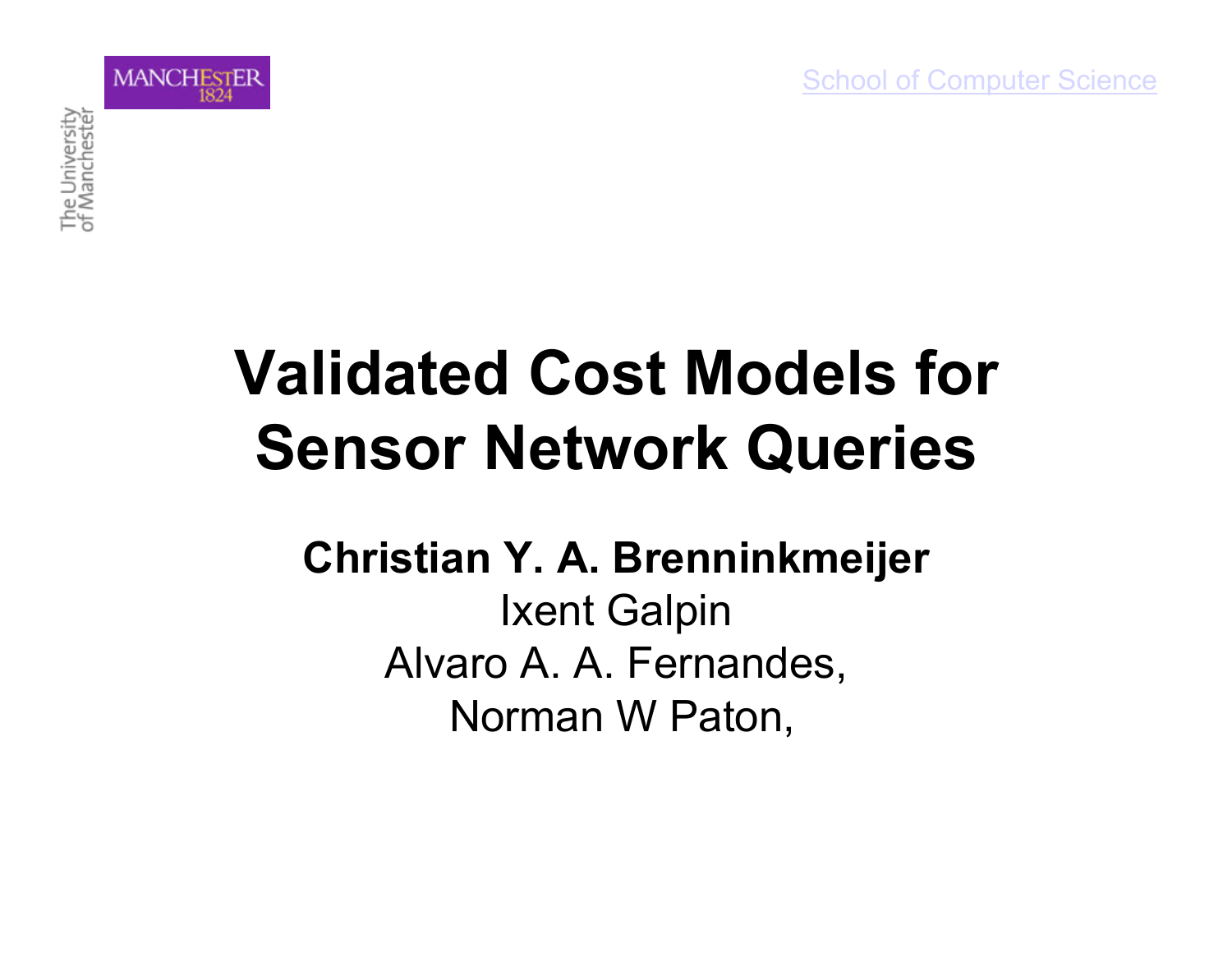

#### **Overview**

- Introduction
- Motivation
- Example Distributed Query
- Optimization Goals
- Cost and possible decisions
	- Memory
	- Duration
	- Energy
- Conclusion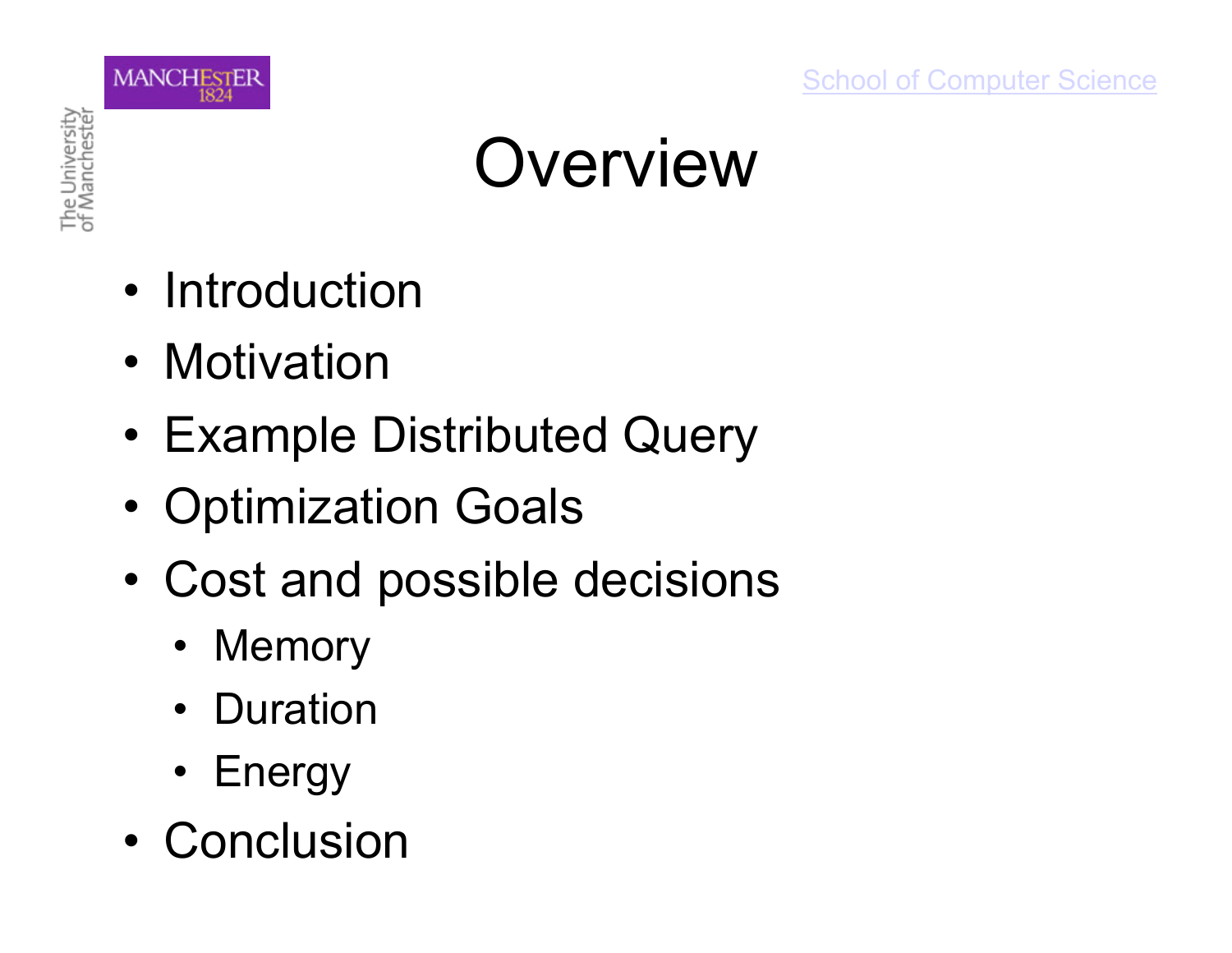



SNEE Complier

- SNEEql Sensor NEtwork Engine query language
- Using Validated Cost Estimation Models allows the compiler to create an Optimal Query Execution Plan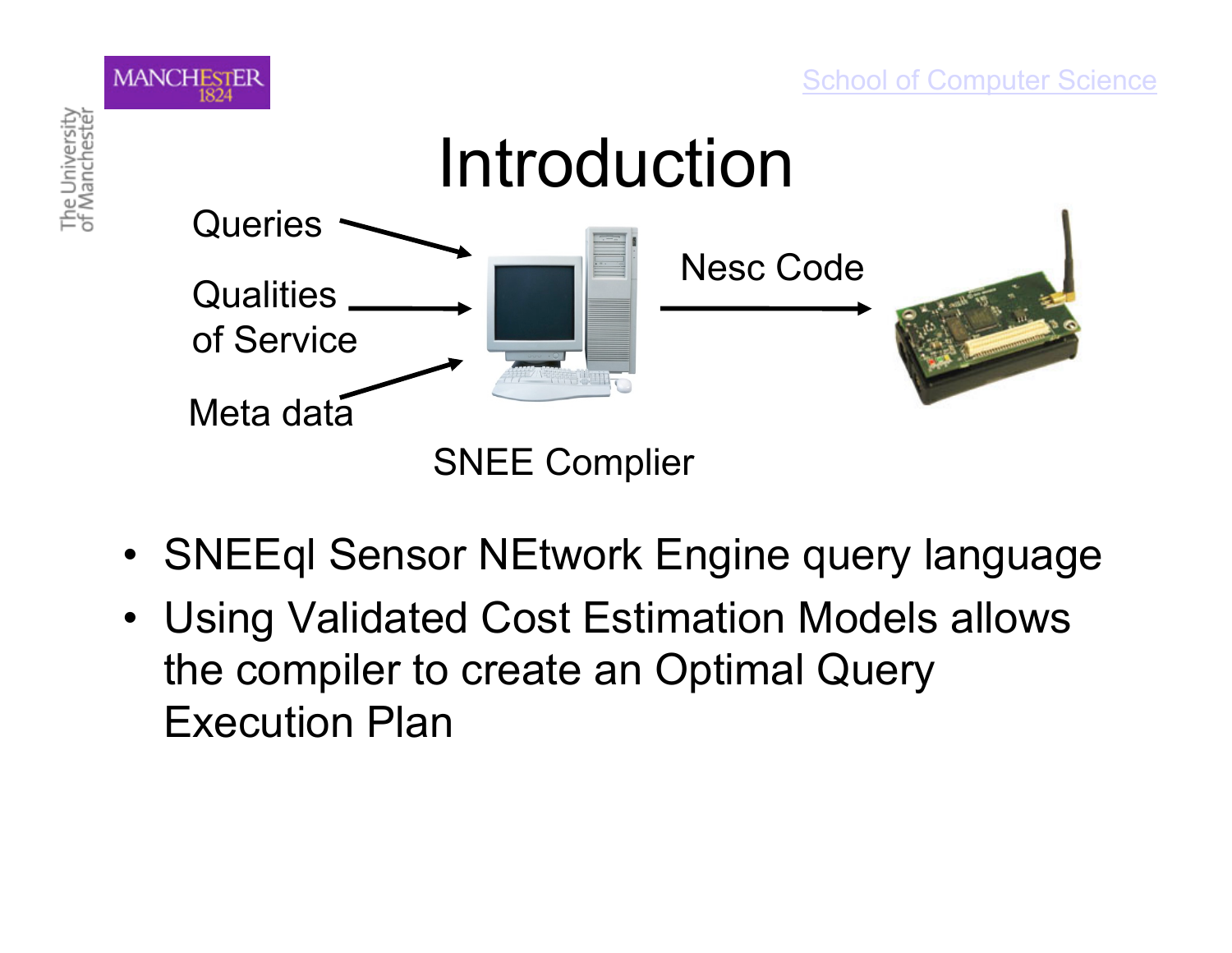

#### Introduction and Motivation

- Sensor networks can be seen as Distributed databases.
- Distributed Queries don't do the same thing on every site.
- Query Optimizers decide what operations are done where.
- SNEE Optimizer decides when each operation is done including transmission.
- Query Optimizers depend on Cost Models.
- Transmission between sites must also be costed.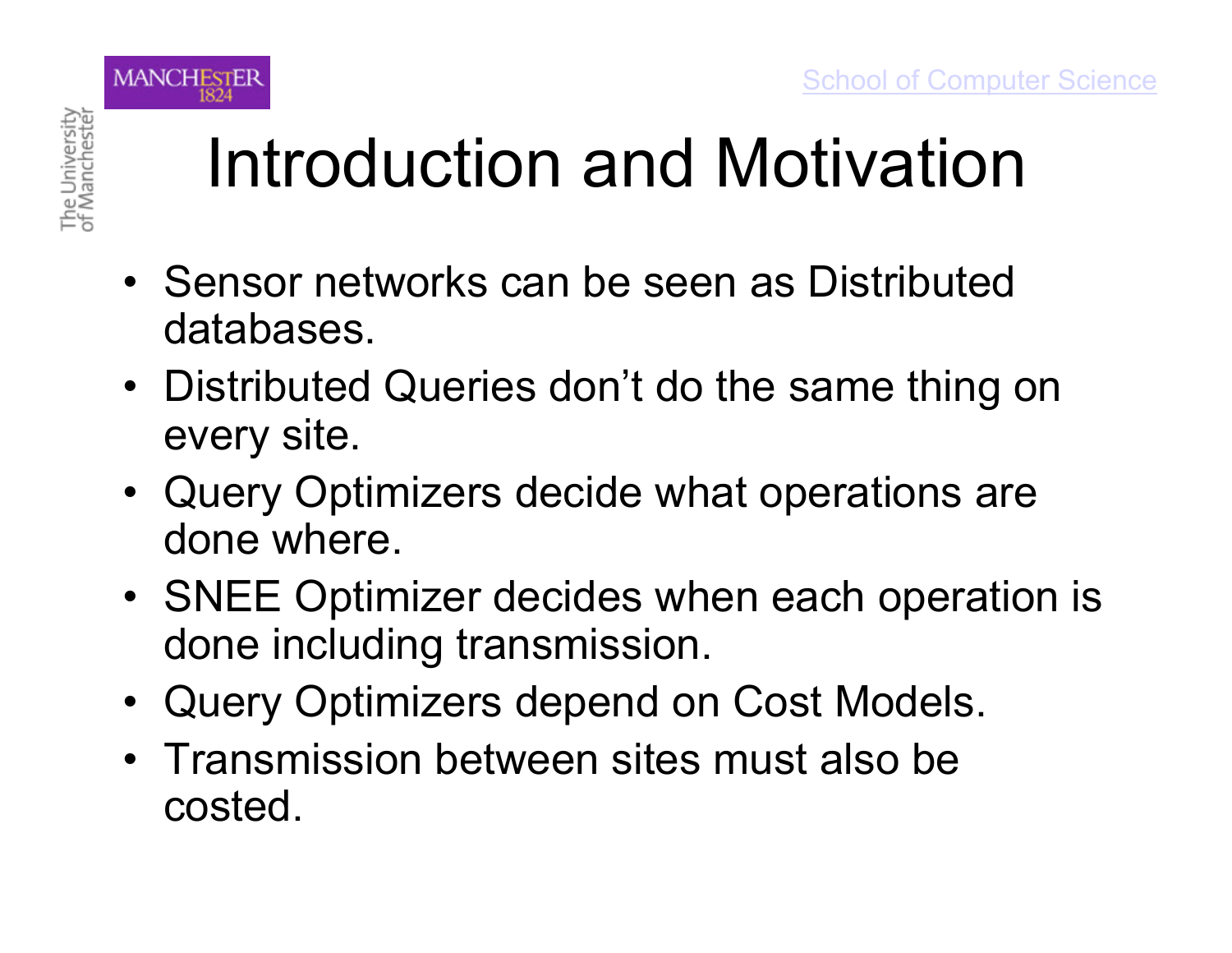#### **MANCHESTER** School of Computer Science Sensor Networks have Known Input and can be Costed.

• Push stream difficult to cost due to an unknown tuple arrival rate.

The University<br>of Manchester

- Sensor network users specify an Acquisition Rate and the sites they want to collect data from.
	- Streams therefore have a known tuples arrival rate
	- Streams, there have a known cardinality per acquisition
- Knowledge of input rate allows queries costed and therefore optimized and adapted.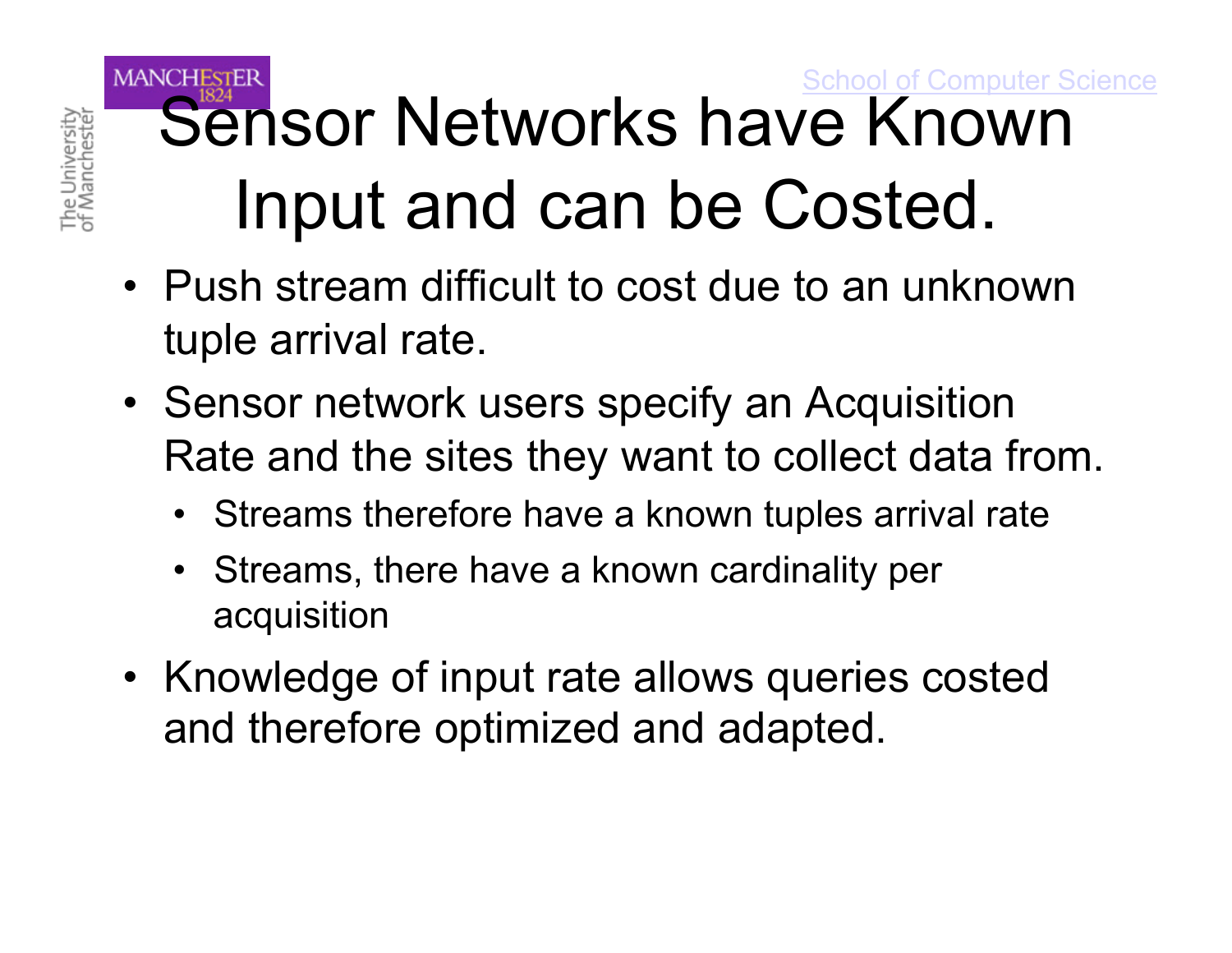

## Example Query

schema: outflow (id,time,temp,pressure) sources: {4,7,9} inflow (id,time,temp,pressure,ph) sources: {3,7,8}

SELECT RSTREAM o.id, o.pressure, a.avgpress FROM outflow[NOW] o, (SELECT avg(i.pressure) as avgpress FROM inflow[RANGE 1 Hour] i) a WHERE o.pressure > a.avgpress AND o.temperature > 500;

QoS: {ACQUISITION RATE >= 5s Minimize; DELIVERY TIME <= 30s}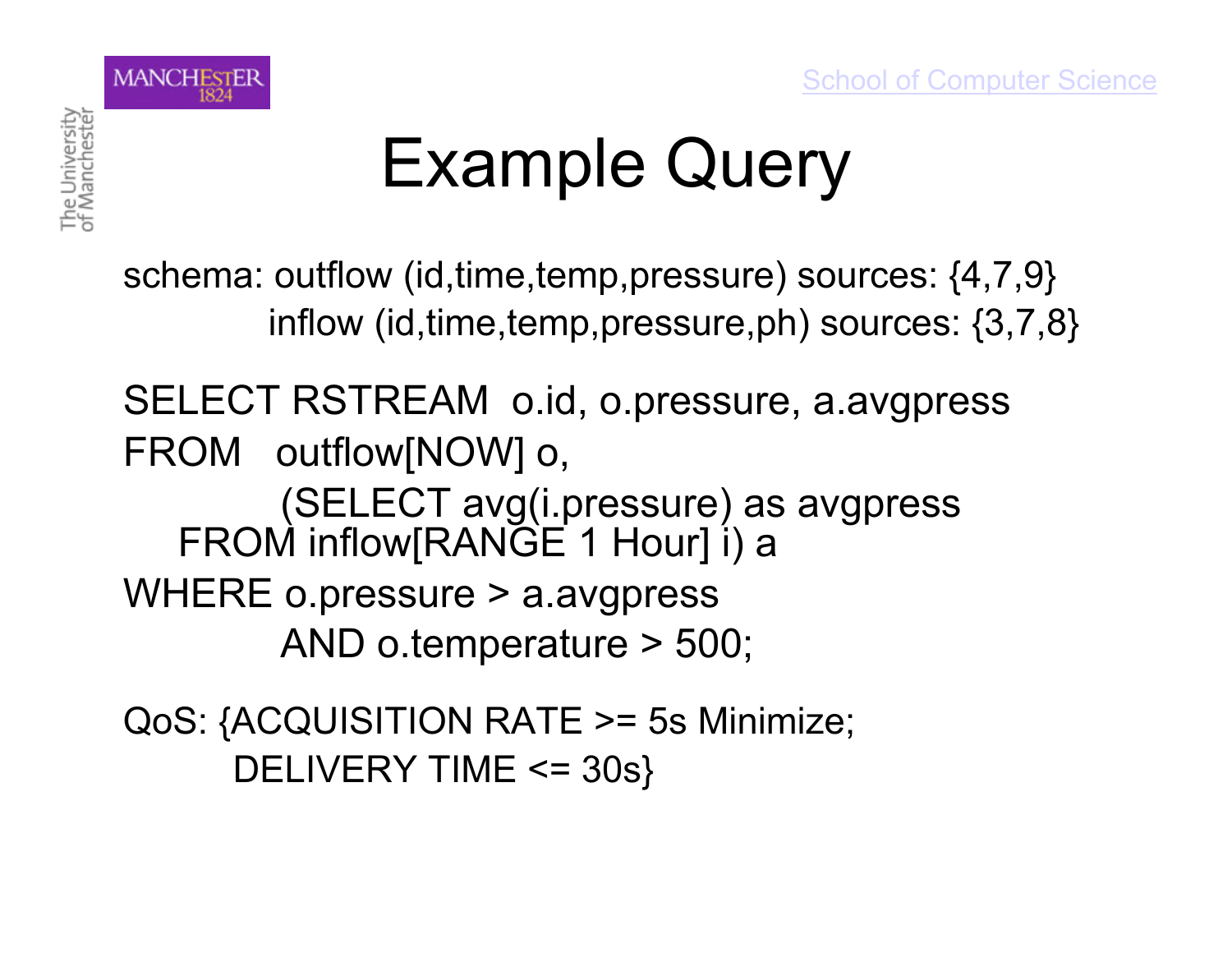



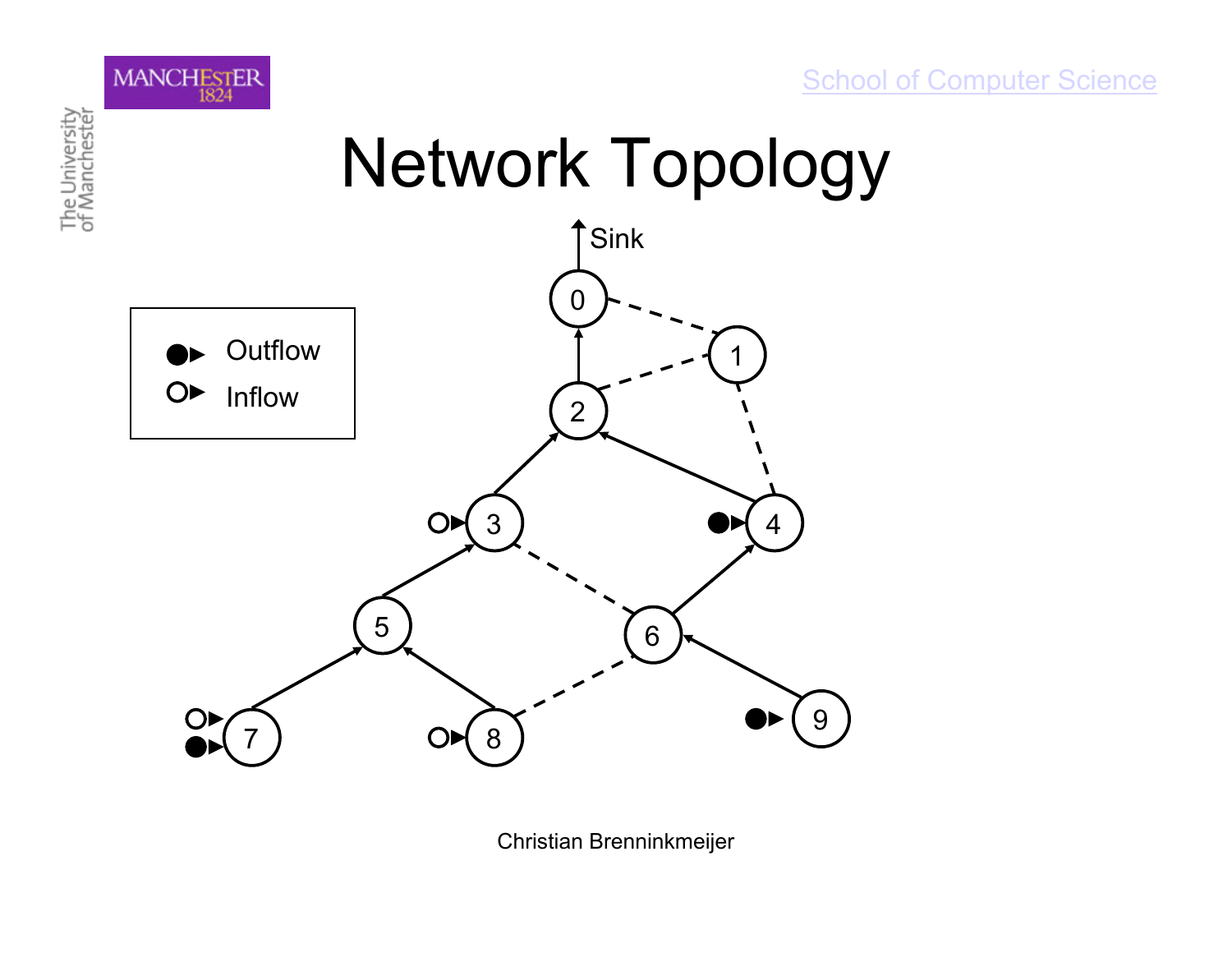



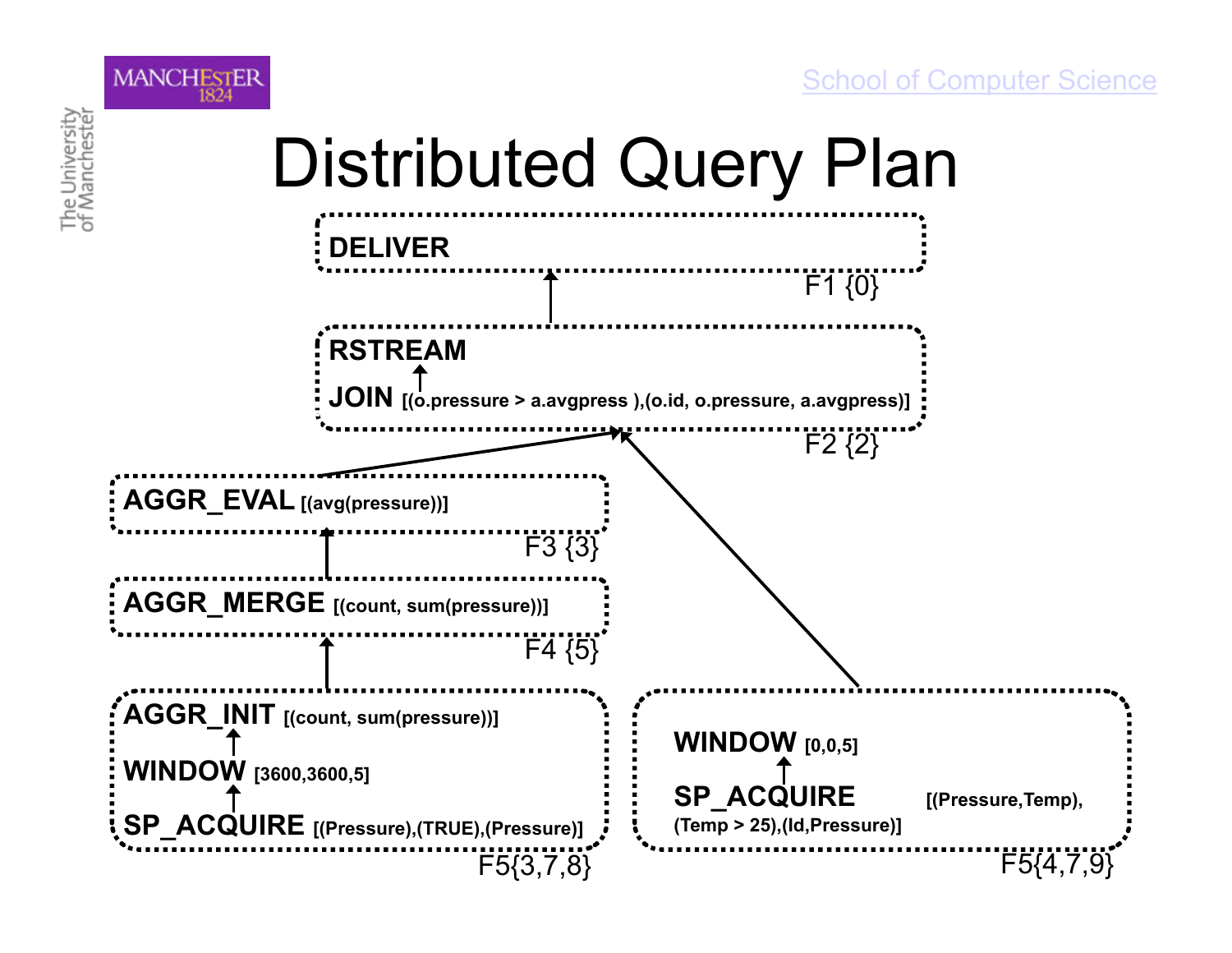

**MANCHESTER** 

#### Different Sites have Different Cost

- Different operators
- Different sensors used
- Different sized windows
- Aggregated and raw data
- Different number of tuples processed
- Different sizes of tuples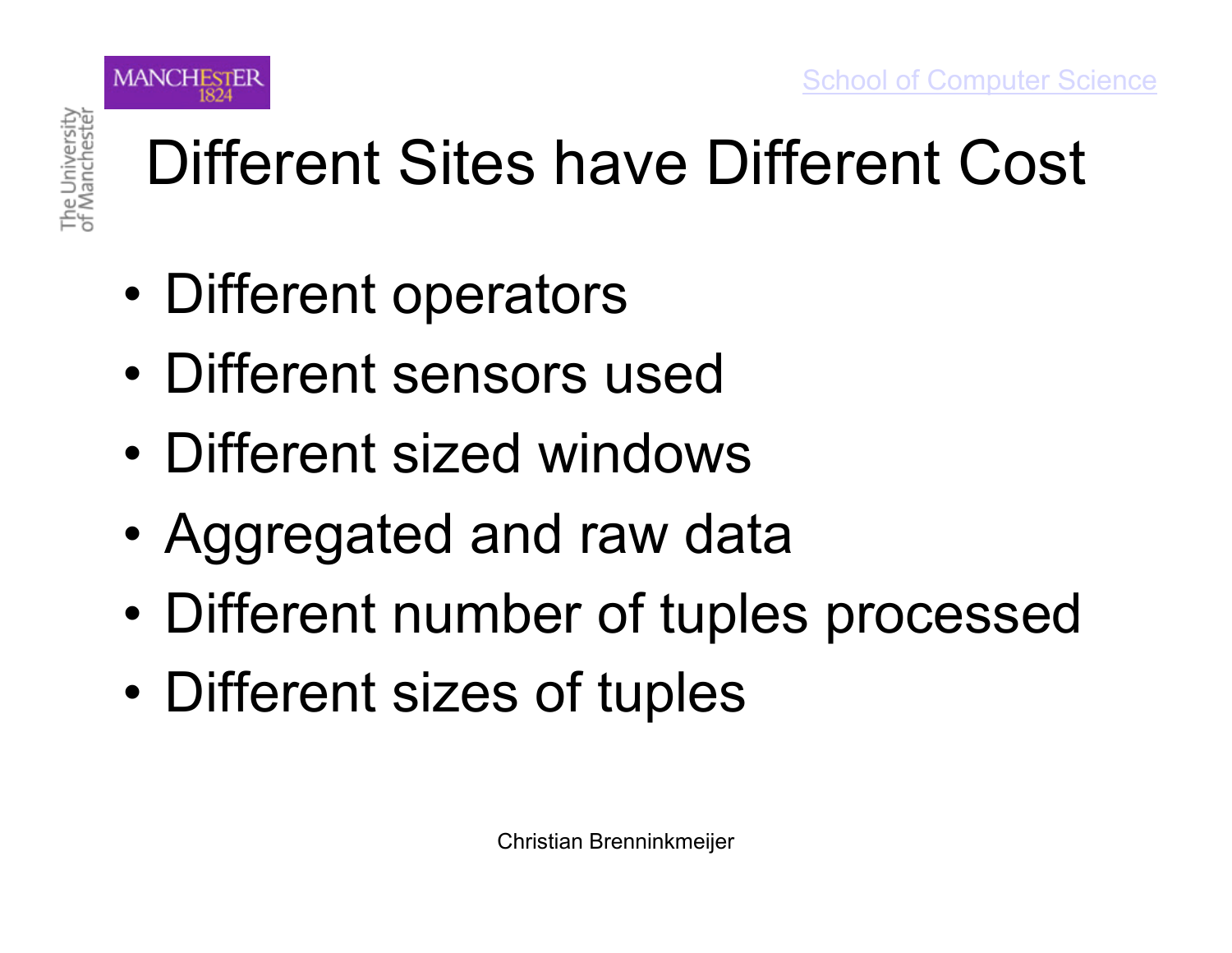

## Example Costs

- Acquiring outflow cost more than inflow
	- Temperature and Pressure vs just Pressure
- Window on inflow cost more
	- Tuples held for one hour.
	- Affects mainly memory to hold 1 hours of tuples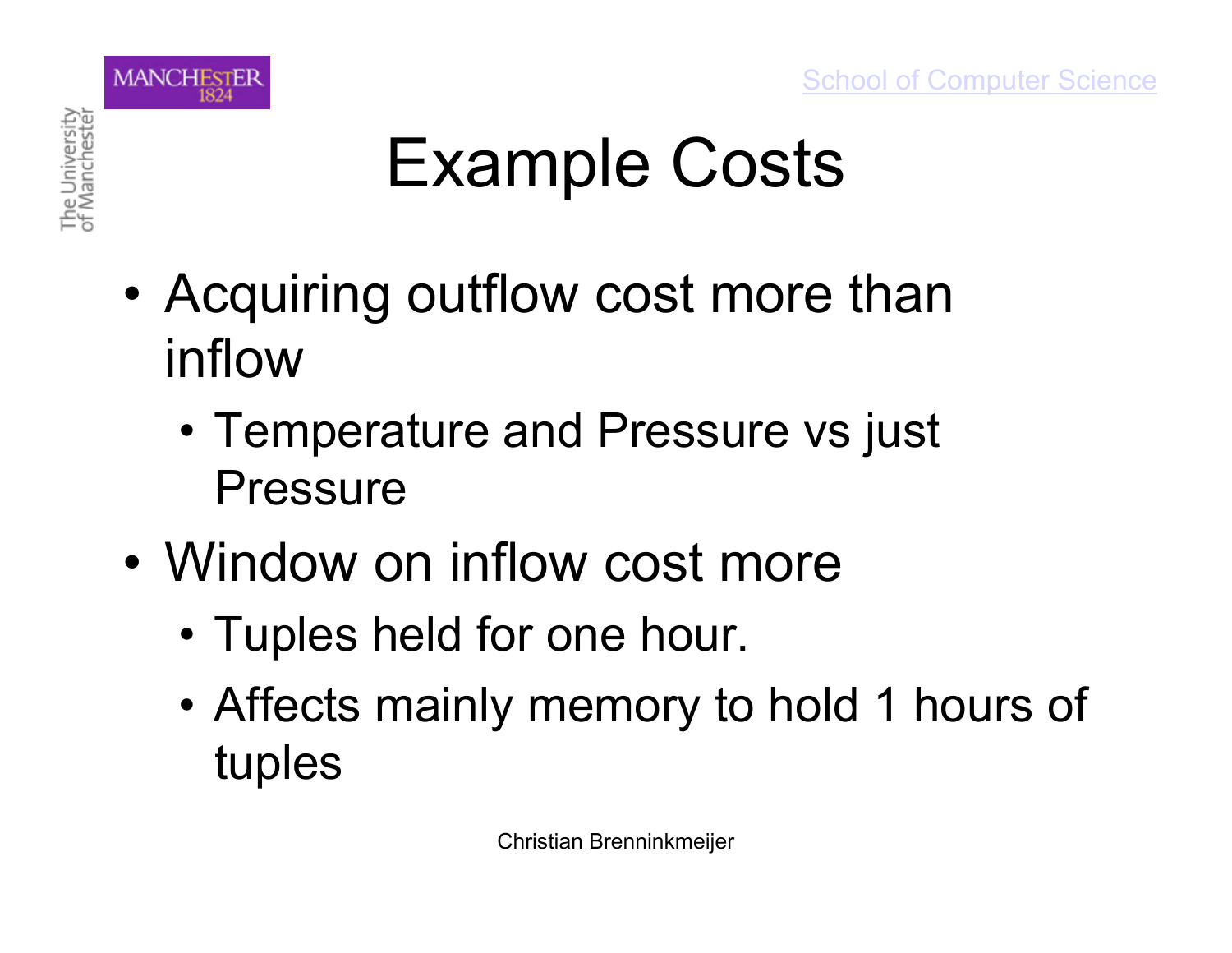School of Computer Science



## Multiple contrasting Optimization Goal

- Traditional optimizer just consider duration.
- Sensor networks must be optimized for:
	- Memory
	- Duration
	- Energy
- Desiderata trade of against each other.
	- Actions which lower one cost often increase the others.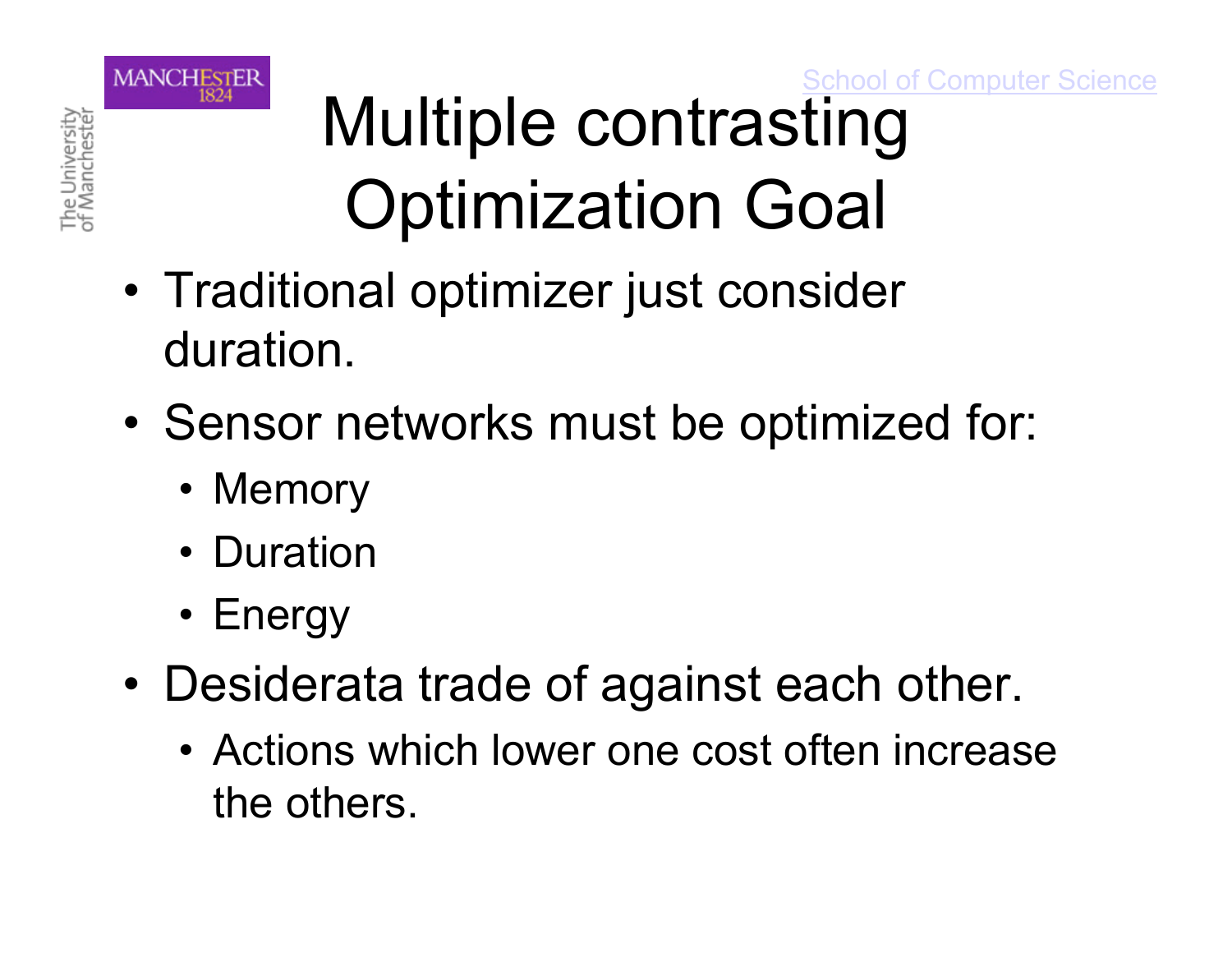

## Memory Cost

- In Nesc all memory preallocated.
	- With only 4K Configuration EEPROM every byte counts
- Costs include
	- Overhead for each operator
	- Memory for temporary variables
		- Sensed data
		- Count and sum to compute average
	- Data stored for later evaluations
		- Ex: Window with 1 hours worth of data
	- Data passed to next operator
		- Size of tuple \* Number of tuples
	- Data stored for transmission
		- Size of a packet to send.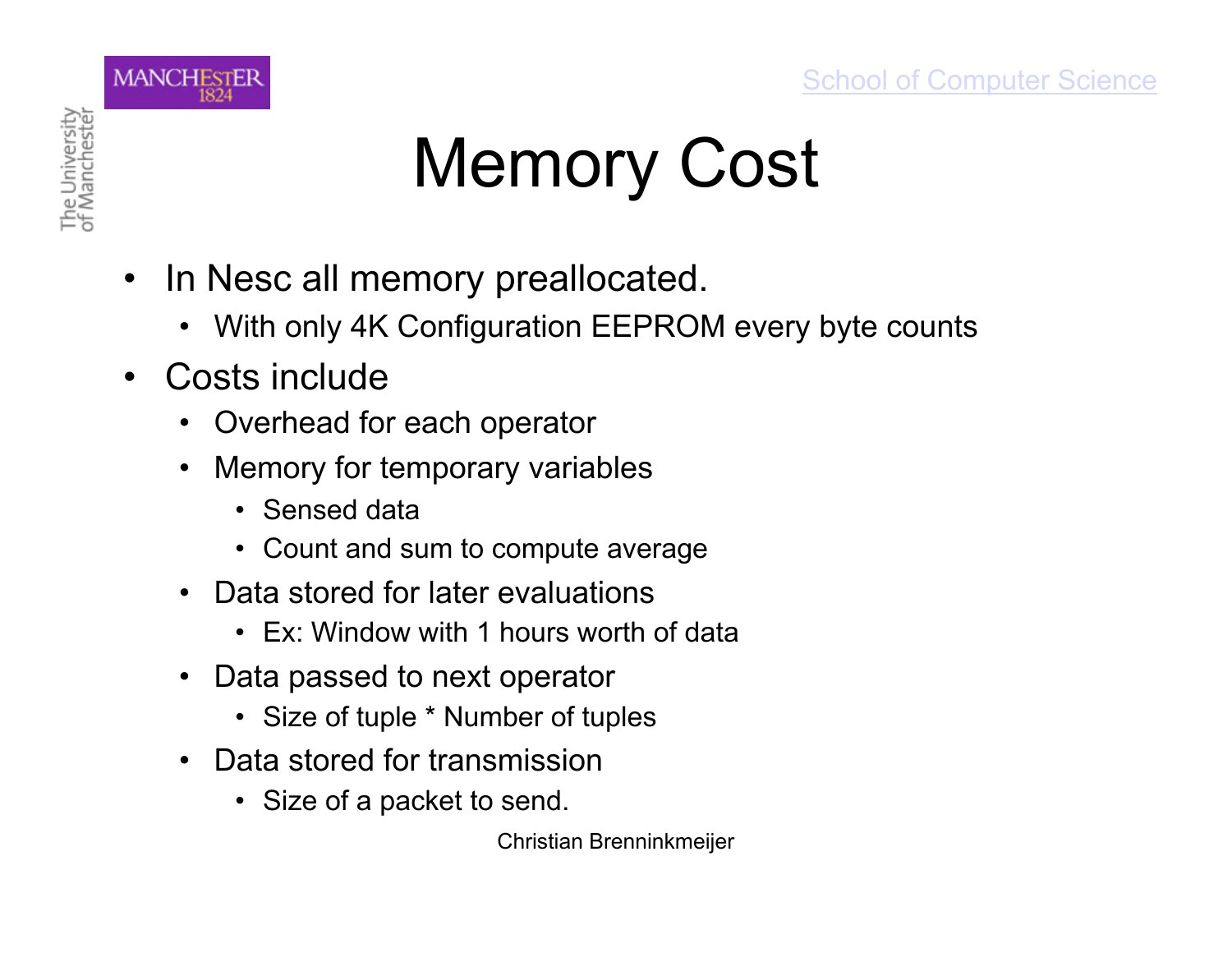

## Decisions based on Memory

- Is there enough RAM?
	- Will a whole hours worth of tuples fit?
		- If not reduce window or increase acquisition rate
		- Optimizer picks Acquistion Rate of 6 seconds
	- Can operators be grouped together or must they be divided over several sites.
- Can data be stored for later transmission?
	- Example up to 10 acquires fit on site 3
	- Reduces radio overhead
	- Allows more than one tuple per packet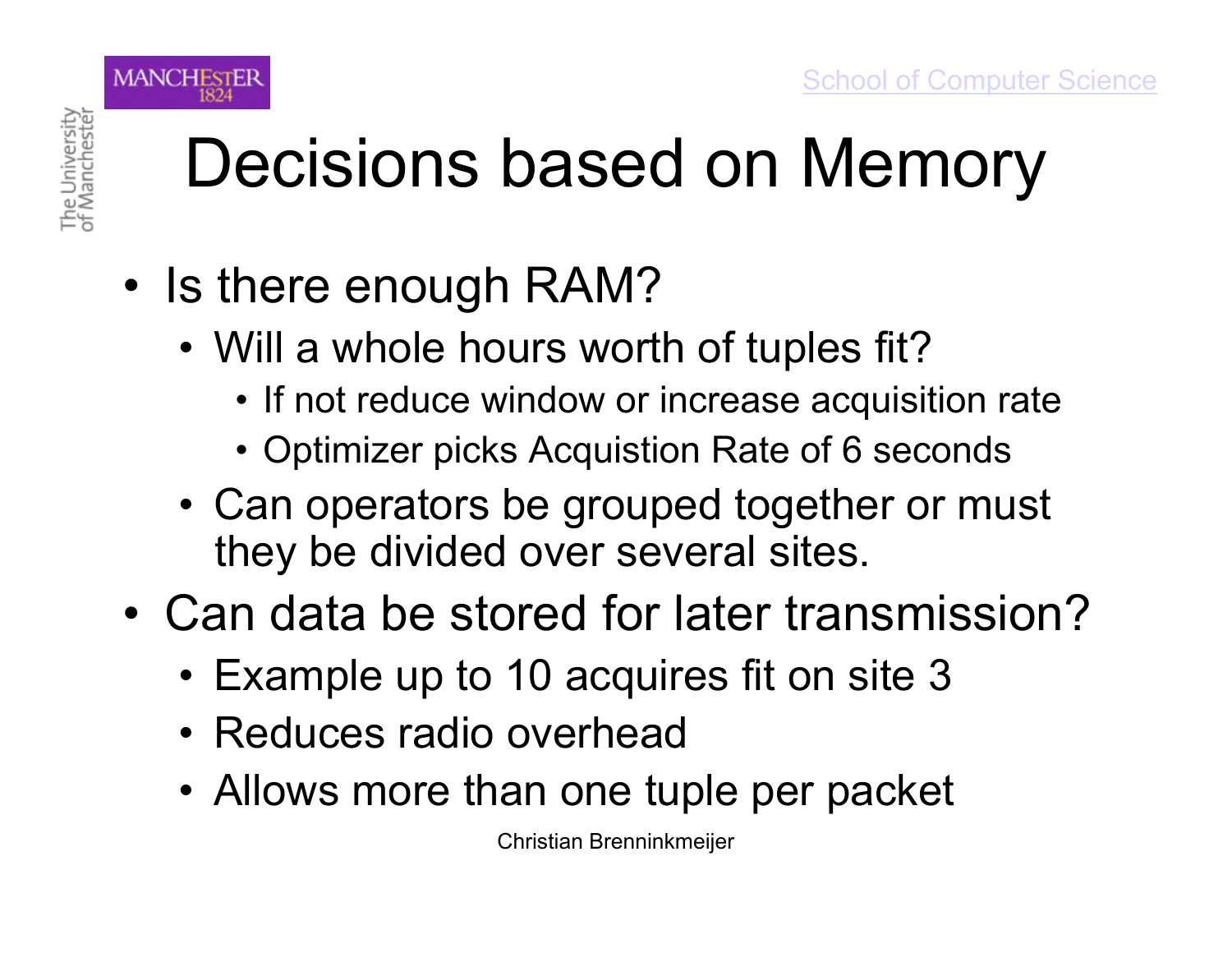

## Operator Duration

- **Overhead**
- Cost of receiving input from previous operator
- Cost of any processing
	- Selecting correct tuples for window
		- Depends on size of winodw
	- Calculating Aggregates
		- Example count and sum or average
	- Evaluating predicates
		- Depends on complexity of predicate
	- **Doing the join**
- Preparing data for output
	- Number of tuples \* complexity of expression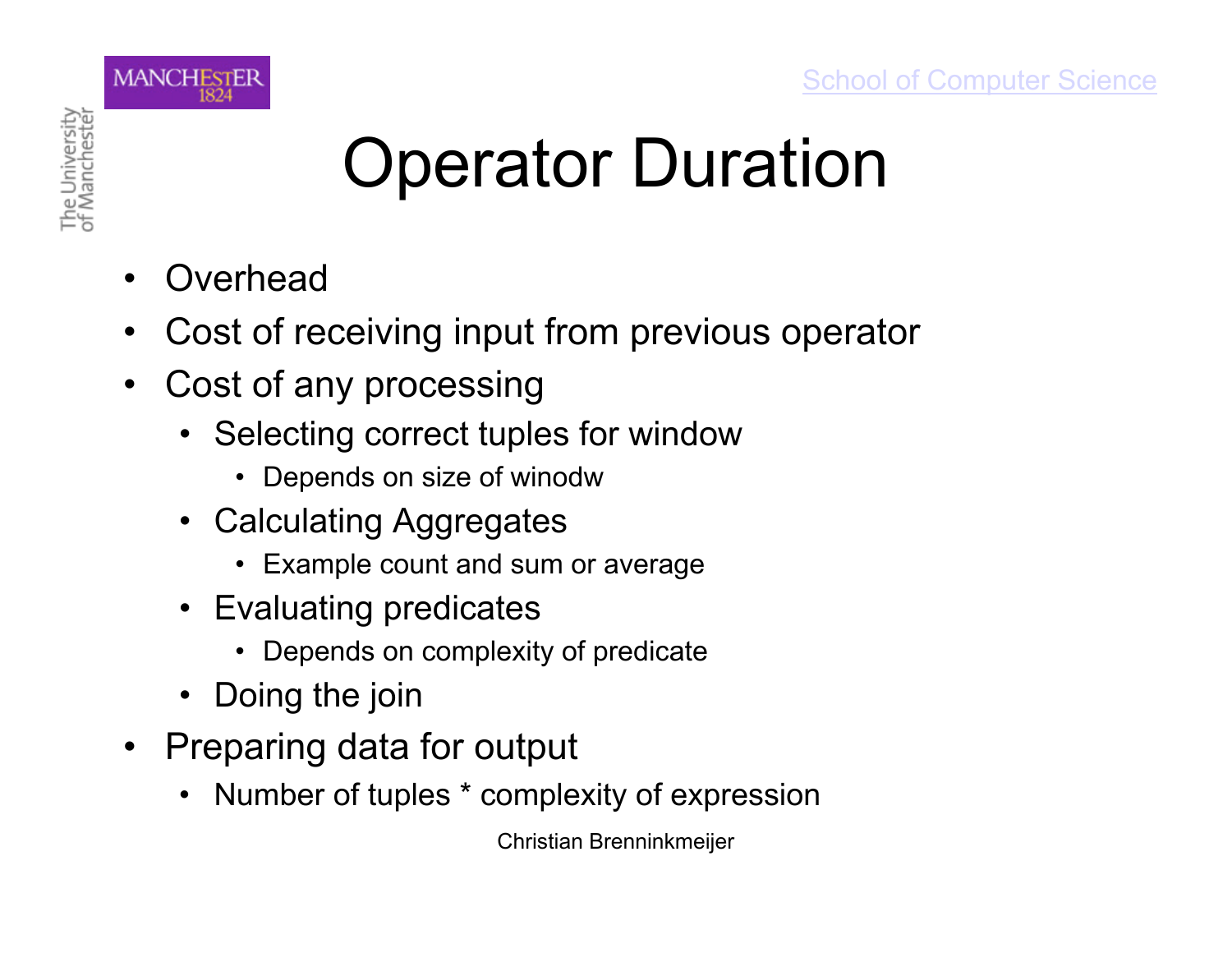

## SP\_ACQUIRE Duration

- SP\_ACQUIRE
	- Acquire
		- Sum of duration cost of each sensor used
		- Number and types on sensor critical
	- Select
		- Depends on number of atomic expressions
	- Project
		- Sum of cost of each expression
			- Depends on number of atomic expression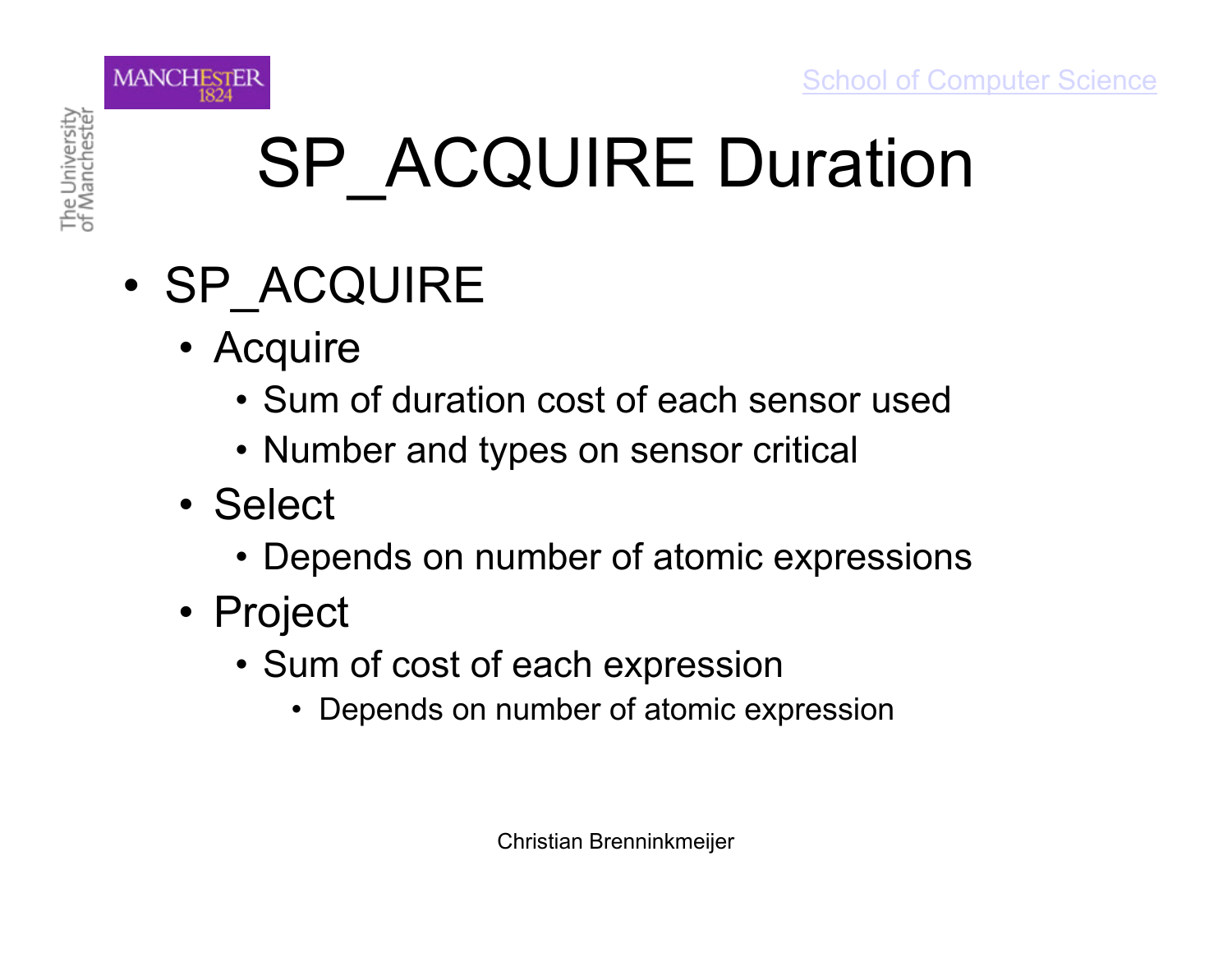

## Transmit Duration

- Receiving data from Child / Storage
- Overhead cost
- Transmitting Tuples
	- Number of tuples
	- Size of each tuple
		- Number and type of attributes
	- Size of the packets
		- Number of tuples combined in a packet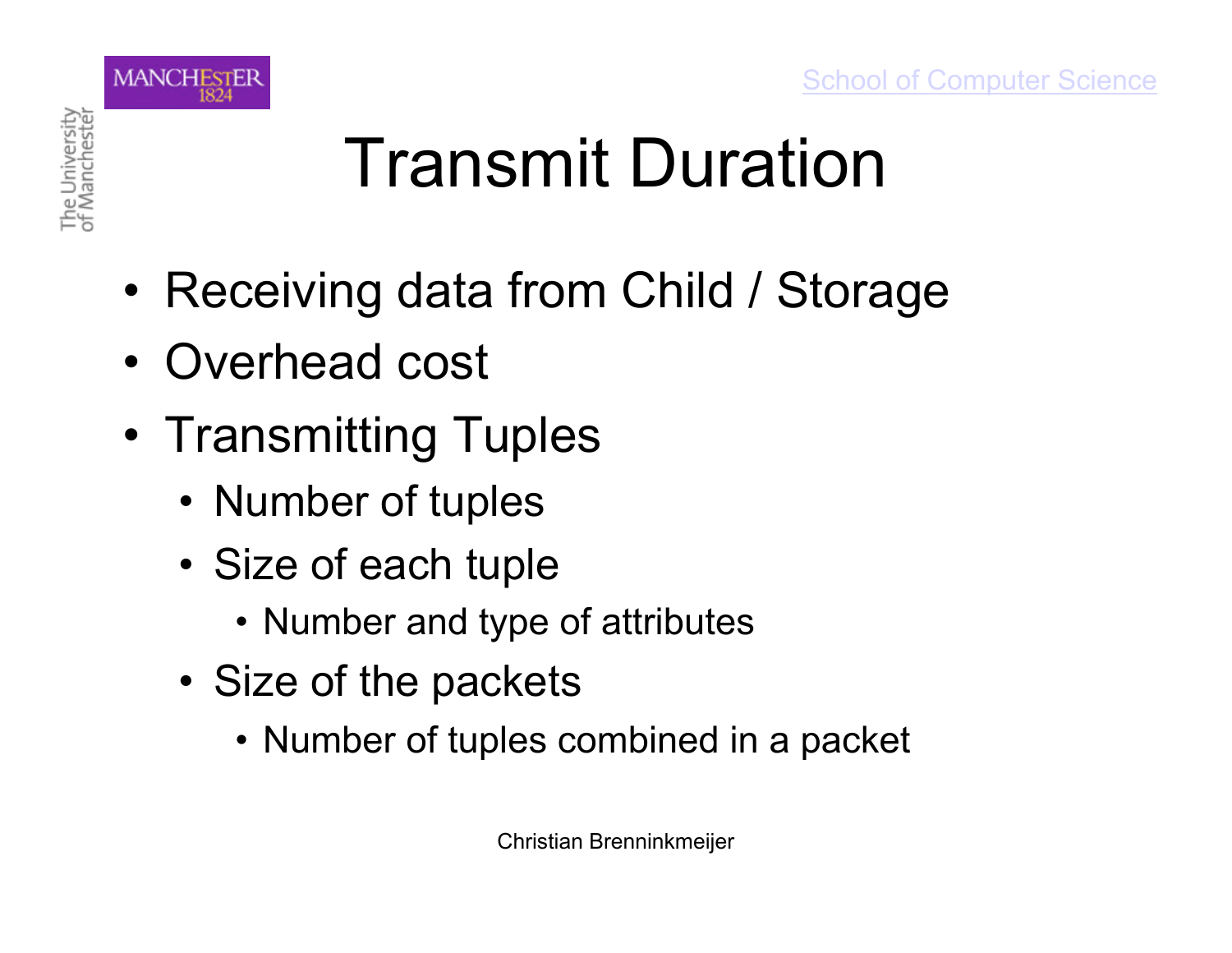**MANCHESTER** 

## Decision based on Duration

- Can the delivery time be met?
- Is there enough time to do everything required before next data arrives?
	- Does acquisition rate have to be increased?
- Can data be stored for later transmission?
	- Maximum of 5 acquires (6 seconds each) can be delivered
- Selecting the fastest query plan.
	- Reduce the number of relay sites
- Determining when activity takes place
	- Especially coordinating radio traffic between sites
	- Keeping duration of radio slots to an absolute minimum.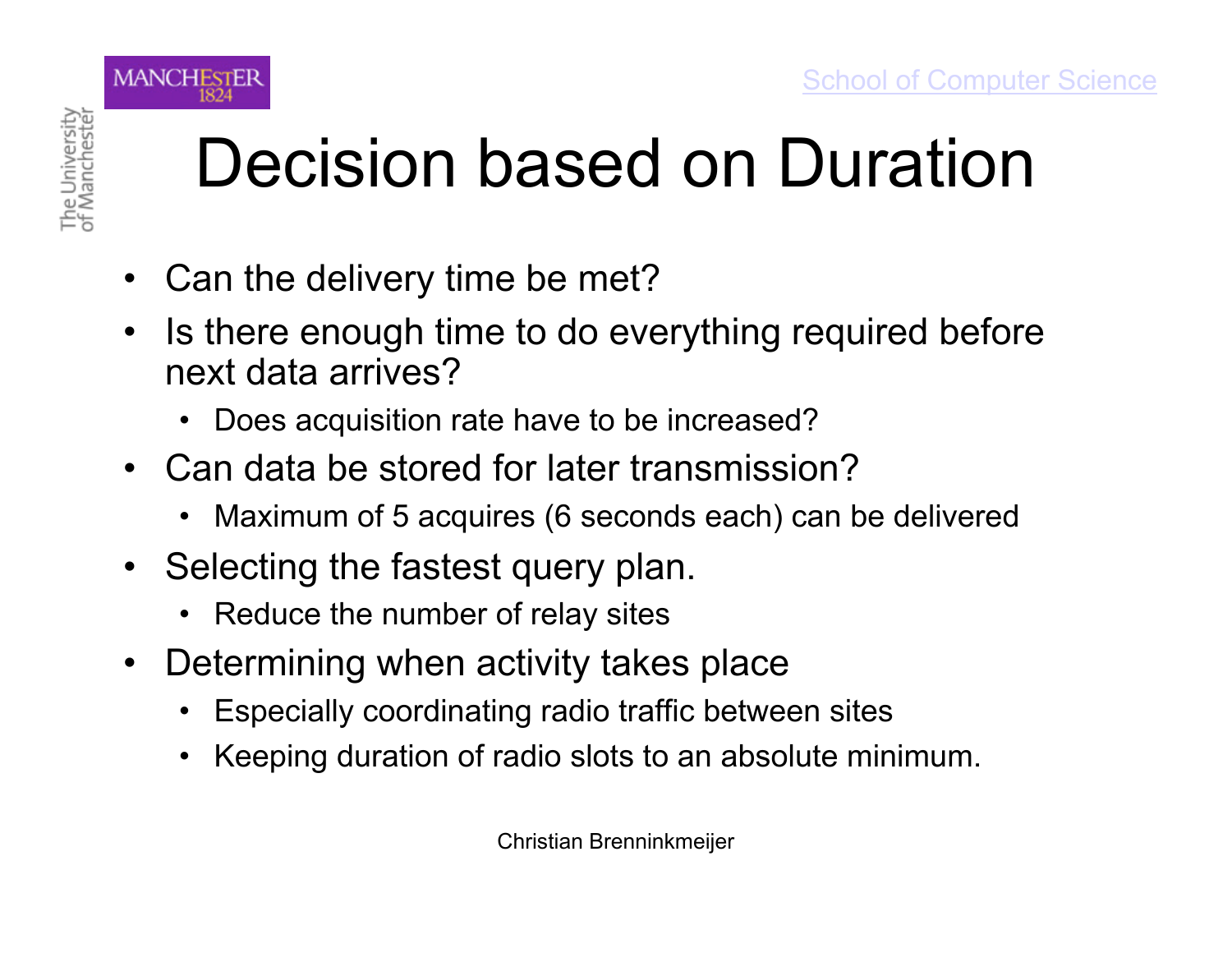

# Energy Cost

- Based on Duration
- Depends on which physical devices used
	- Sensors
		- Depends on type of sensor
	- CPU
		- Active, Idle (radio on), sleep
	- Radio
		- Receive Mode
		- Transmit Mode (depends on level)
	- Flash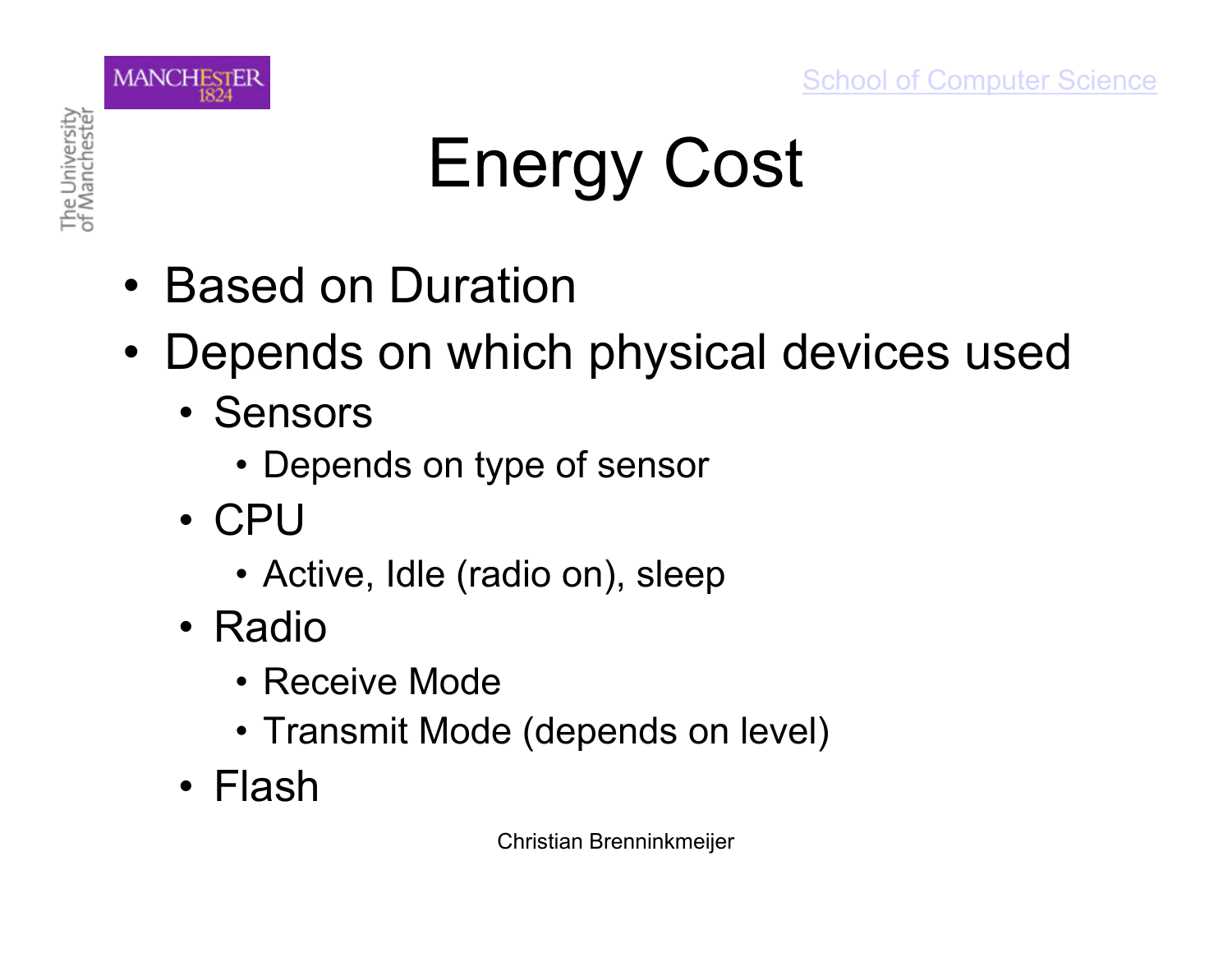

## Decisions based on Energy

- How long will the network last
	- Can acquisition rate decreased?
- Where to place operators
	- Balance work between motes as much as possible
- Select the most energy efficient query plan.
	- Decrease transmission cost by increasing the number of relay sites
	- Decreasing time radios are kept on to absolute minimum.
- Trade-off between lifetime and other Q.O.S.
	- Acquisition rate, delivery time, query accuracy
	- Store 5 acquires to save energy